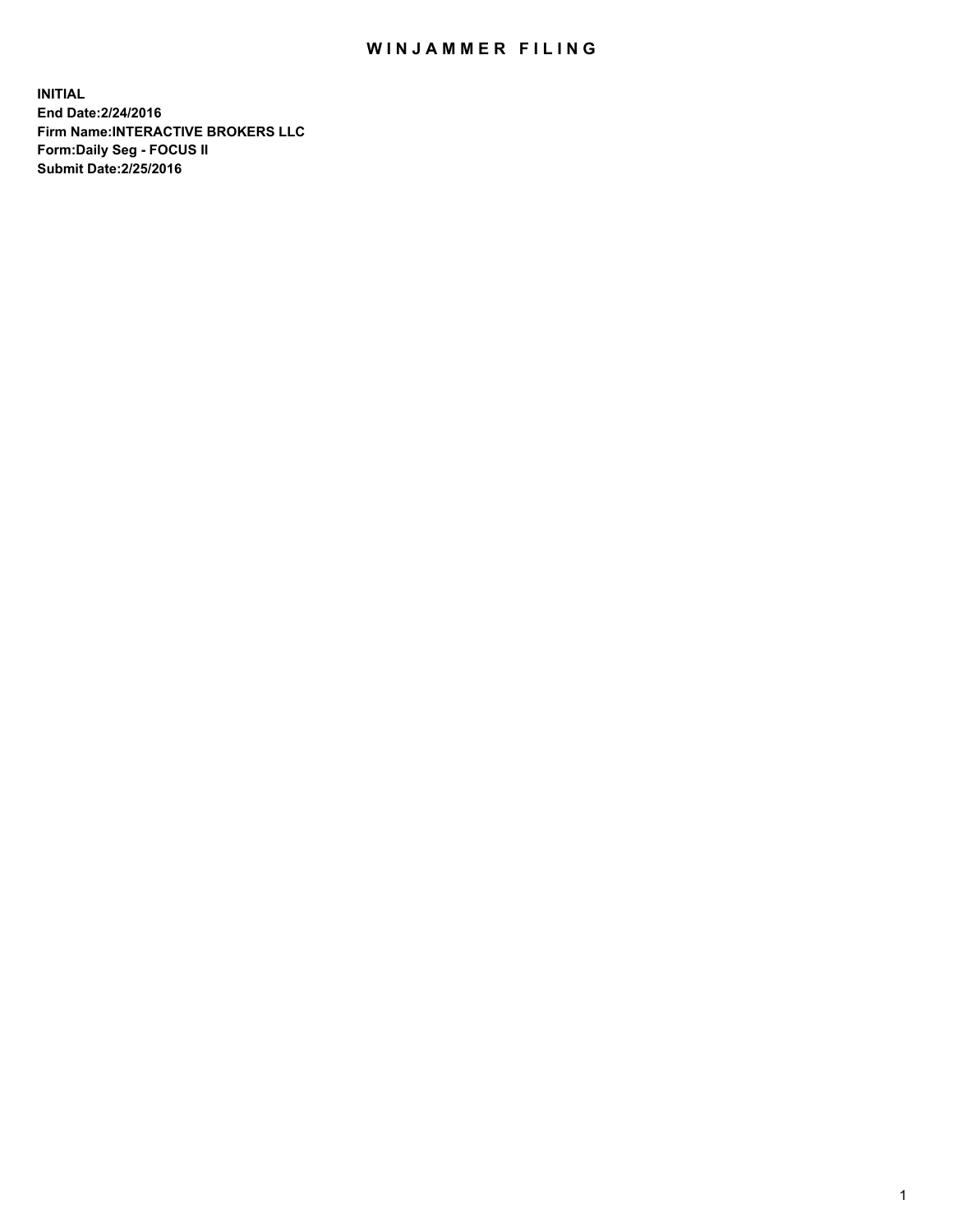## **INITIAL End Date:2/24/2016 Firm Name:INTERACTIVE BROKERS LLC Form:Daily Seg - FOCUS II Submit Date:2/25/2016 Daily Segregation - Cover Page**

| Name of Company<br><b>Contact Name</b><br><b>Contact Phone Number</b><br><b>Contact Email Address</b>                                                                                                                                                                                                                         | <b>INTERACTIVE BROKERS LLC</b><br><b>Alex Parker</b><br>203-618-7738<br>aparker@interactivebrokers.com |
|-------------------------------------------------------------------------------------------------------------------------------------------------------------------------------------------------------------------------------------------------------------------------------------------------------------------------------|--------------------------------------------------------------------------------------------------------|
| FCM's Customer Segregated Funds Residual Interest Target (choose one):<br>a. Minimum dollar amount: ; or<br>b. Minimum percentage of customer segregated funds required:% ; or<br>c. Dollar amount range between: and; or<br>d. Percentage range of customer segregated funds required between:% and%.                        | <u>0</u><br>155,000,000 245,000,000<br>0 <sub>0</sub>                                                  |
| FCM's Customer Secured Amount Funds Residual Interest Target (choose one):<br>a. Minimum dollar amount: ; or<br>b. Minimum percentage of customer secured funds required:%; or<br>c. Dollar amount range between: and; or<br>d. Percentage range of customer secured funds required between: % and %.                         | <u>0</u><br>80,000,000 120,000,000<br><u>00</u>                                                        |
| FCM's Cleared Swaps Customer Collateral Residual Interest Target (choose one):<br>a. Minimum dollar amount: ; or<br>b. Minimum percentage of cleared swaps customer collateral required:%; or<br>c. Dollar amount range between: and; or<br>d. Percentage range of cleared swaps customer collateral required between:% and%. | <u>0</u><br>0 <sub>0</sub><br>0 <sub>0</sub>                                                           |

Attach supporting documents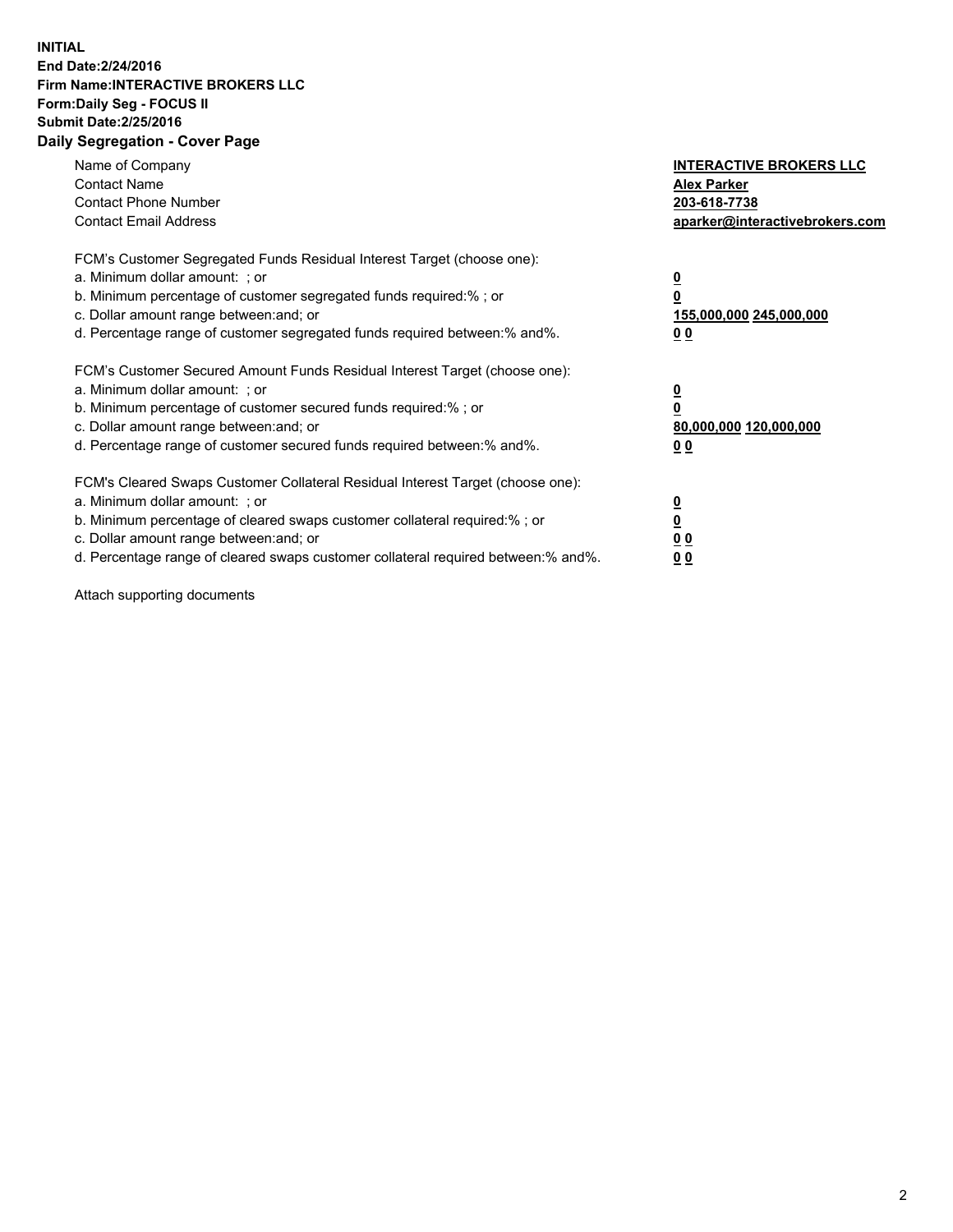## **INITIAL End Date:2/24/2016 Firm Name:INTERACTIVE BROKERS LLC Form:Daily Seg - FOCUS II Submit Date:2/25/2016 Daily Segregation - Secured Amounts**

|     | Dany Ocgregation - Oceanea Amounts                                                          |                                   |
|-----|---------------------------------------------------------------------------------------------|-----------------------------------|
|     | Foreign Futures and Foreign Options Secured Amounts                                         |                                   |
|     | Amount required to be set aside pursuant to law, rule or regulation of a foreign            | $0$ [7305]                        |
|     | government or a rule of a self-regulatory organization authorized thereunder                |                                   |
| 1.  | Net ledger balance - Foreign Futures and Foreign Option Trading - All Customers             |                                   |
|     | A. Cash                                                                                     | 306,287,295 [7315]                |
|     | B. Securities (at market)                                                                   | $0$ [7317]                        |
| 2.  |                                                                                             |                                   |
|     | Net unrealized profit (loss) in open futures contracts traded on a foreign board of trade   | -12,799,416 [7325]                |
| 3.  | Exchange traded options                                                                     |                                   |
|     | a. Market value of open option contracts purchased on a foreign board of trade              | 108,185 [7335]                    |
|     | b. Market value of open contracts granted (sold) on a foreign board of trade                | -182,827 [7337]                   |
| 4.  | Net equity (deficit) (add lines 1.2. and 3.)                                                | 293,413,237 [7345]                |
| 5.  | Account liquidating to a deficit and account with a debit balances - gross amount           | <b>150,129</b> [7351]             |
|     | Less: amount offset by customer owned securities                                            | 0 [7352] 150,129 [7354]           |
| 6.  | Amount required to be set aside as the secured amount - Net Liquidating Equity              | 293,563,366 [7355]                |
|     | Method (add lines 4 and 5)                                                                  |                                   |
| 7.  | Greater of amount required to be set aside pursuant to foreign jurisdiction (above) or line | 293,563,366 [7360]                |
|     | 6.                                                                                          |                                   |
|     | FUNDS DEPOSITED IN SEPARATE REGULATION 30.7 ACCOUNTS                                        |                                   |
| 1.  | Cash in banks                                                                               |                                   |
|     | A. Banks located in the United States                                                       |                                   |
|     |                                                                                             | <b>500,149</b> [7500]             |
| 2.  | B. Other banks qualified under Regulation 30.7                                              | 0 [7520] 500,149 [7530]           |
|     | <b>Securities</b>                                                                           |                                   |
|     | A. In safekeeping with banks located in the United States                                   | 347,512,720 [7540]                |
|     | B. In safekeeping with other banks qualified under Regulation 30.7                          | 0 [7560] 347,512,720 [7570]       |
| 3.  | Equities with registered futures commission merchants                                       |                                   |
|     | A. Cash                                                                                     | $0$ [7580]                        |
|     | <b>B.</b> Securities                                                                        | $0$ [7590]                        |
|     | C. Unrealized gain (loss) on open futures contracts                                         | $0$ [7600]                        |
|     | D. Value of long option contracts                                                           | $0$ [7610]                        |
|     | E. Value of short option contracts                                                          | 0 [7615] 0 [7620]                 |
| 4.  | Amounts held by clearing organizations of foreign boards of trade                           |                                   |
|     | A. Cash                                                                                     | $0$ [7640]                        |
|     | <b>B.</b> Securities                                                                        | $0$ [7650]                        |
|     | C. Amount due to (from) clearing organization - daily variation                             | $0$ [7660]                        |
|     | D. Value of long option contracts                                                           | $0$ [7670]                        |
|     | E. Value of short option contracts                                                          | 0 [7675] 0 [7680]                 |
| 5.  | Amounts held by members of foreign boards of trade                                          |                                   |
|     | A. Cash                                                                                     | 70,110,328 [7700]                 |
|     | <b>B.</b> Securities                                                                        | $0$ [7710]                        |
|     | C. Unrealized gain (loss) on open futures contracts                                         | -2,538,122 [7720]                 |
|     |                                                                                             |                                   |
|     | D. Value of long option contracts                                                           | 108,180 [7730]                    |
|     | E. Value of short option contracts                                                          | -182,819 [7735] 67,497,567 [7740] |
| 6.  | Amounts with other depositories designated by a foreign board of trade                      | $0$ [7760]                        |
| 7.  | Segregated funds on hand                                                                    | $0$ [7765]                        |
| 8.  | Total funds in separate section 30.7 accounts                                               | 415,510,436 [7770]                |
| 9.  | Excess (deficiency) Set Aside for Secured Amount (subtract line 7 Secured Statement         | 121,947,070 [7380]                |
|     | Page 1 from Line 8)                                                                         |                                   |
| 10. | Management Target Amount for Excess funds in separate section 30.7 accounts                 | 80,000,000 [7780]                 |
| 11. | Excess (deficiency) funds in separate 30.7 accounts over (under) Management Target          | 41,947,070 [7785]                 |
|     |                                                                                             |                                   |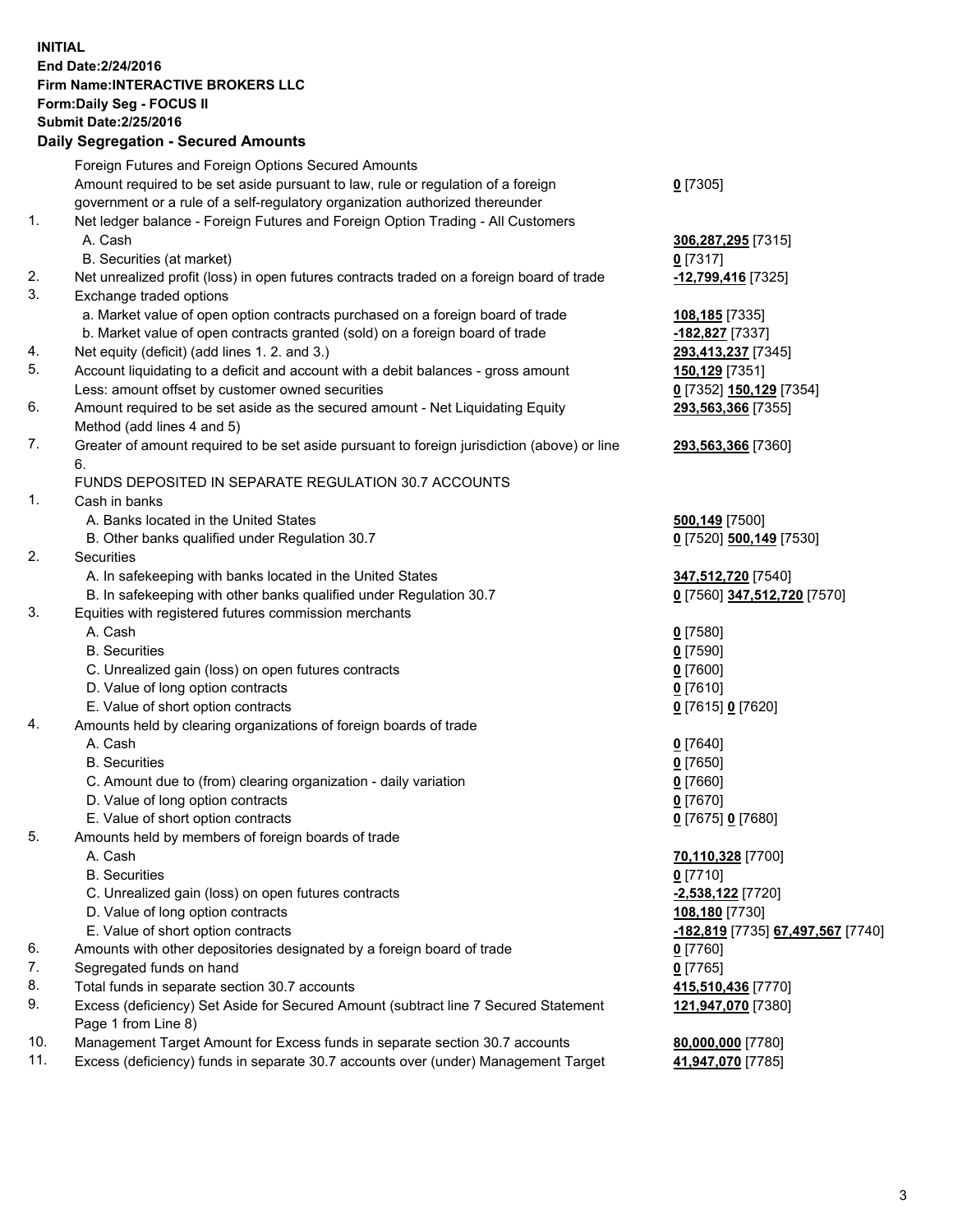**INITIAL End Date:2/24/2016 Firm Name:INTERACTIVE BROKERS LLC Form:Daily Seg - FOCUS II Submit Date:2/25/2016 Daily Segregation - Segregation Statement** SEGREGATION REQUIREMENTS(Section 4d(2) of the CEAct) 1. Net ledger balance A. Cash **2,687,066,046** [7010] B. Securities (at market) **0** [7020] 2. Net unrealized profit (loss) in open futures contracts traded on a contract market **-21,641,744** [7030] 3. Exchange traded options A. Add market value of open option contracts purchased on a contract market **121,175,221** [7032] B. Deduct market value of open option contracts granted (sold) on a contract market **-190,369,696** [7033] 4. Net equity (deficit) (add lines 1, 2 and 3) **2,596,229,827** [7040] 5. Accounts liquidating to a deficit and accounts with debit balances - gross amount **115,629** [7045] Less: amount offset by customer securities **0** [7047] **115,629** [7050] 6. Amount required to be segregated (add lines 4 and 5) **2,596,345,456** [7060] FUNDS IN SEGREGATED ACCOUNTS 7. Deposited in segregated funds bank accounts A. Cash **213,287,626** [7070] B. Securities representing investments of customers' funds (at market) **1,571,787,705** [7080] C. Securities held for particular customers or option customers in lieu of cash (at market) **0** [7090] 8. Margins on deposit with derivatives clearing organizations of contract markets A. Cash **83,788,834** [7100] B. Securities representing investments of customers' funds (at market) **1,036,669,802** [7110] C. Securities held for particular customers or option customers in lieu of cash (at market) **0** [7120] 9. Net settlement from (to) derivatives clearing organizations of contract markets **-37,795,363** [7130] 10. Exchange traded options A. Value of open long option contracts **121,148,176** [7132] B. Value of open short option contracts **-190,342,339** [7133] 11. Net equities with other FCMs A. Net liquidating equity **0** [7140] B. Securities representing investments of customers' funds (at market) **0** [7160] C. Securities held for particular customers or option customers in lieu of cash (at market) **0** [7170] 12. Segregated funds on hand **0** [7150] 13. Total amount in segregation (add lines 7 through 12) **2,798,544,441** [7180] 14. Excess (deficiency) funds in segregation (subtract line 6 from line 13) **202,198,985** [7190] 15. Management Target Amount for Excess funds in segregation **155,000,000** [7194] **47,198,985** [7198]

16. Excess (deficiency) funds in segregation over (under) Management Target Amount Excess